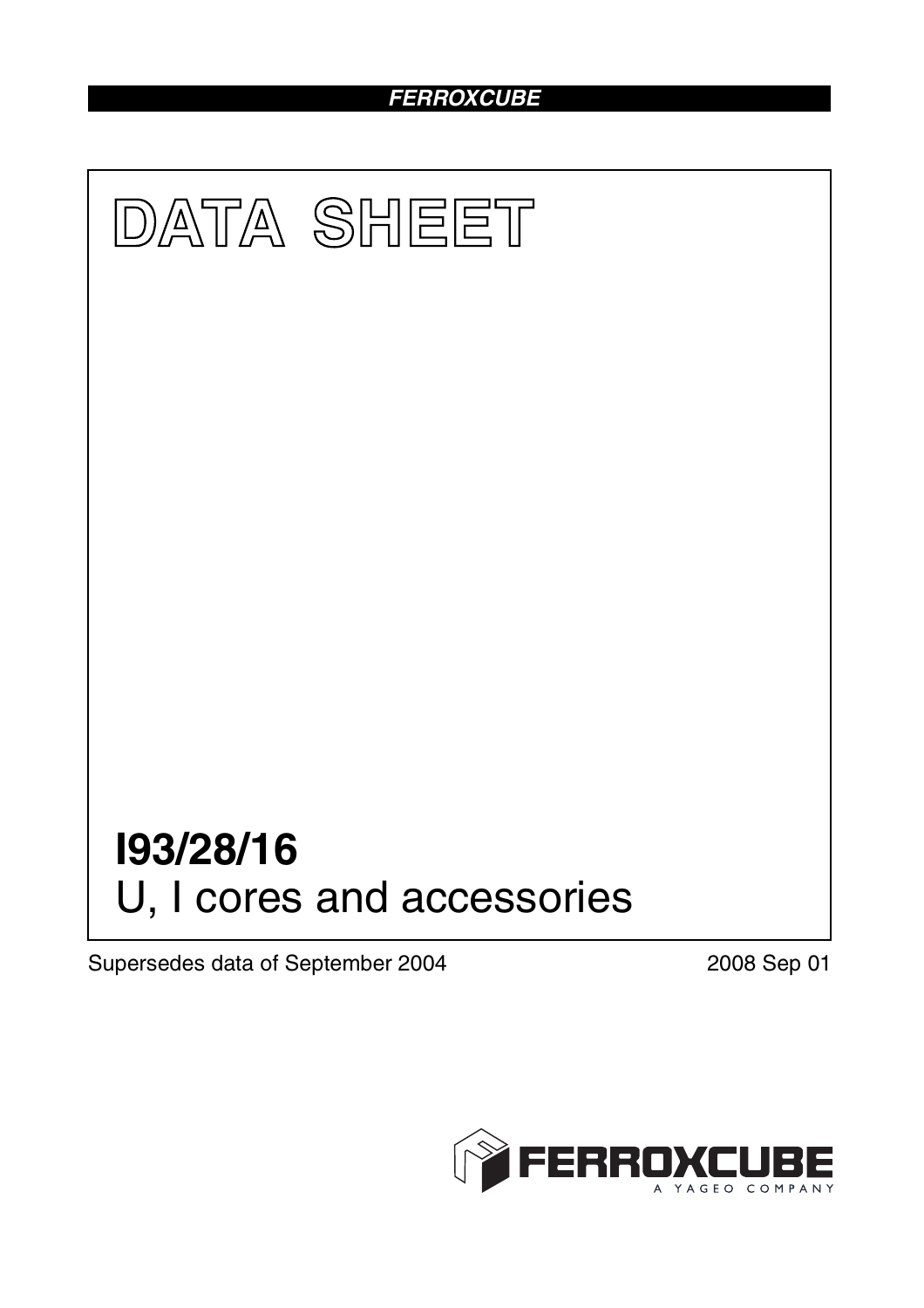# U, I cores and accessories I93/28/16

#### **CORE SETS**

**Effective core parameters in combination with U93/76/16**

| <b>SYMBOL</b>             | <b>PARAMETER</b> | <b>VALUE</b>  | <b>UNIT</b>     |
|---------------------------|------------------|---------------|-----------------|
| $\Sigma(I/A)$             | core factor (C1) | 0.576         | $mm-1$          |
| $V_{\rm e}$               | effective volume | 115000        | mm <sup>3</sup> |
| $\mathsf{I}_{\mathsf{e}}$ | effective length | 258           | mm              |
| $A_{\rm e}$               | effective area   | 447           | mm <sup>2</sup> |
|                           | mass of core     | $\approx 200$ | g               |



#### **Core data**

AL measured in combination with *"U93/76/16"*.

| <b>GRADE</b> | $A_L$<br>(nH) | μ <sub>e</sub> | <b>TYPE NUMBER</b> |
|--------------|---------------|----------------|--------------------|
| 3C90         | 4600 ± 25%    | $\approx$ 2100 | I93/28/16-3C90     |
| 3C94         | 4600 ± 25%    | $\approx$ 2100 | I93/28/16-3C94     |

#### **Properties of core sets under power conditions**

Measured in combination with *"U93/76/16"*.

|              | B (mT) at                                       | CORE LOSS (W) at                               |                                                 |
|--------------|-------------------------------------------------|------------------------------------------------|-------------------------------------------------|
| <b>GRADE</b> | $H = 250$ A/m;<br>$f = 25$ kHz;<br>$T = 100 °C$ | $f = 25$ kHz;<br>$B = 200$ mT;<br>$T = 100 °C$ | $f = 100$ kHz;<br>$B = 100$ mT;<br>$T = 100 °C$ |
| 3C90         | >320                                            | $\leq 15$                                      | $\leq 16$                                       |
| 3C94         | $\geq$ 320                                      |                                                | $\leq 13$                                       |